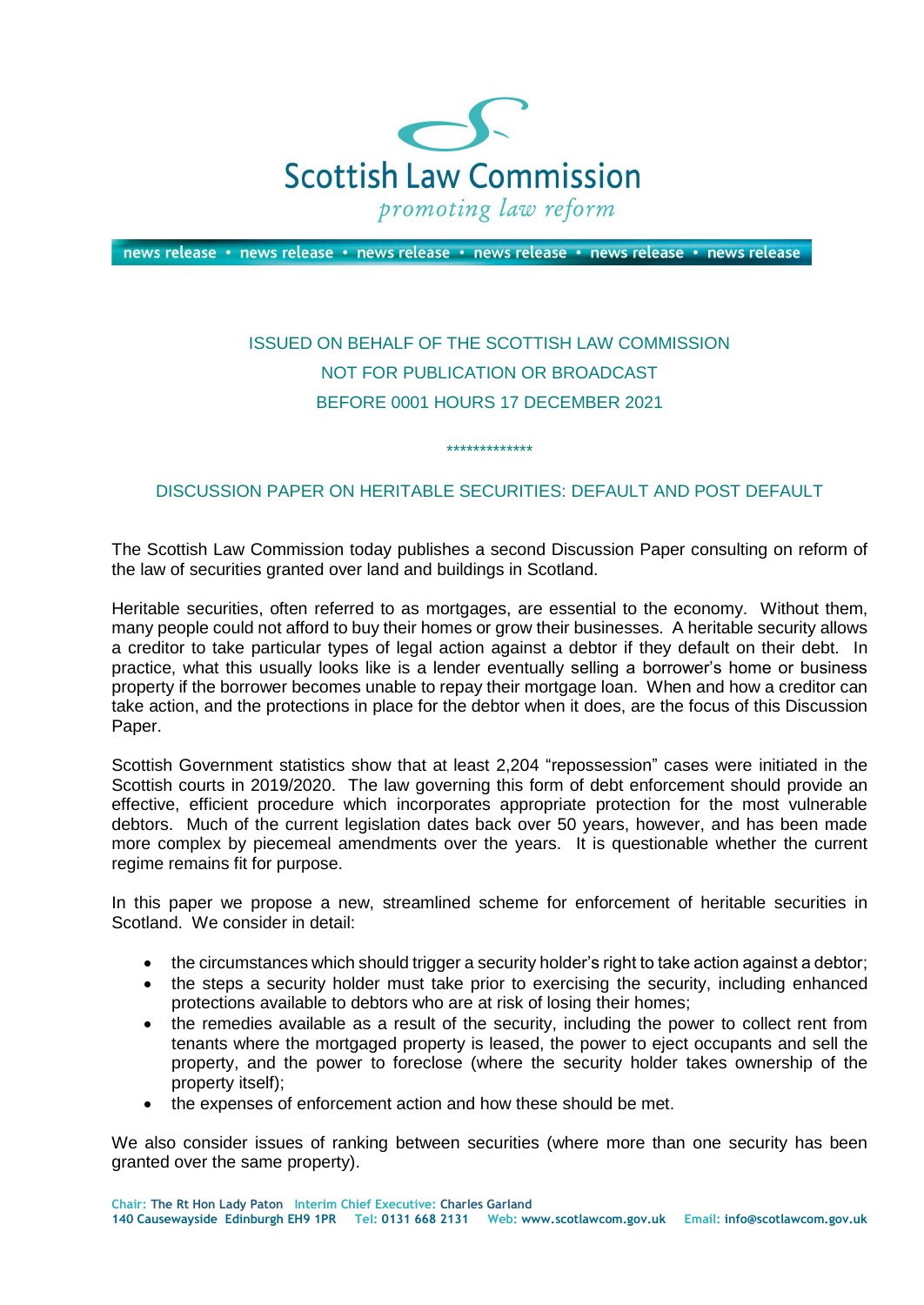We seek views from consultees on 69 questions, including:

- whether security holders should be subject to a duty to conform with reasonable standards of commercial practice when exercising remedies?
- which debtors and properties should qualify for enhanced protection under the scheme?
- how should a new "default notice" system operate to ensure a debtor has fair warning that a security holder may take action?
- should a security holder be allowed to exercise any remedies as a result of the security other than sale of the property, collection of rental income from the property, or foreclosure?

While the general ethos of the project is to aim for "evolution, not revolution" in the law, our provisional proposals are designed to achieve substantial improvements across the enforcement process as a whole.

The Commission is very keen to hear from everyone with an interest in the issues raised in the Discussion Paper, including individuals with home mortgage loans, small and medium sized enterprises, third sector organisations who work with debtors, and legal practitioners and academics. Comments can be made until 1 April 2022, and will help shape the recommendations to be made in our final Report.

Professor Frankie McCarthy, the lead Commissioner, said:

"It is a fact of life that lenders will sometimes have to exercise their mortgage rights to recoup money owed. It is vital for both borrowers and lenders that the law is as clear as possible on how this can happen, and that appropriate protection is given to debtors, particularly where they may be at risk of losing their home. This Discussion Paper asks important questions about how to improve the current law and strike the right balance between the interests of borrowers and lenders. We hope to hear from a wide range of people to ensure our eventual recommendations for reform take into account the needs of everyone with an interest in mortgage law in Scotland."

## **FURTHER INFORMATION**

- 1. The Scottish Law Commission was set up in 1965 to promote the reform of the law of Scotland. We recommend changes that will improve, simplify and update the law of Scotland. The Chair of the Scottish Law Commission is the Rt Hon Lady Paton, a Senator of the College of Justice. The other Commissioners are David Bartos, Advocate; Professor Gillian Black; Kate Dowdalls QC and Professor Frankie McCarthy. The Interim Chief Executive is Charles Garland.
- 2. This is the second of three consultation exercises in the Scottish Law Commission's Heritable Securities project. The first Discussion Paper considered pre-default issues. It was published in June 2019 and is available on our website at: [https://www.scotlawcom.gov.uk/files/2115/6078/4827/Discussion\\_Paper\\_on\\_Heritable\\_Secu](https://www.scotlawcom.gov.uk/files/2115/6078/4827/Discussion_Paper_on_Heritable_Securities_-_Pre-default_DP_No_168.pdf) rities - Pre-default DP No 168.pdf.
- 3. We expect to publish a third Discussion Paper in early 2023 which will deal with two complex, technical issues in the law of heritable securities, namely sub-security arrangements and security over non-monetary obligations.
- 4. Further information can be obtained by contacting the project manager Stephen Crilly, Scottish Law Commission, 140 Causewayside, Edinburgh EH9 1PR (Tel: 0131 668 2131; email [info@scotlawcom.gov.uk\)](mailto:info@scotlawcom.gov.uk).